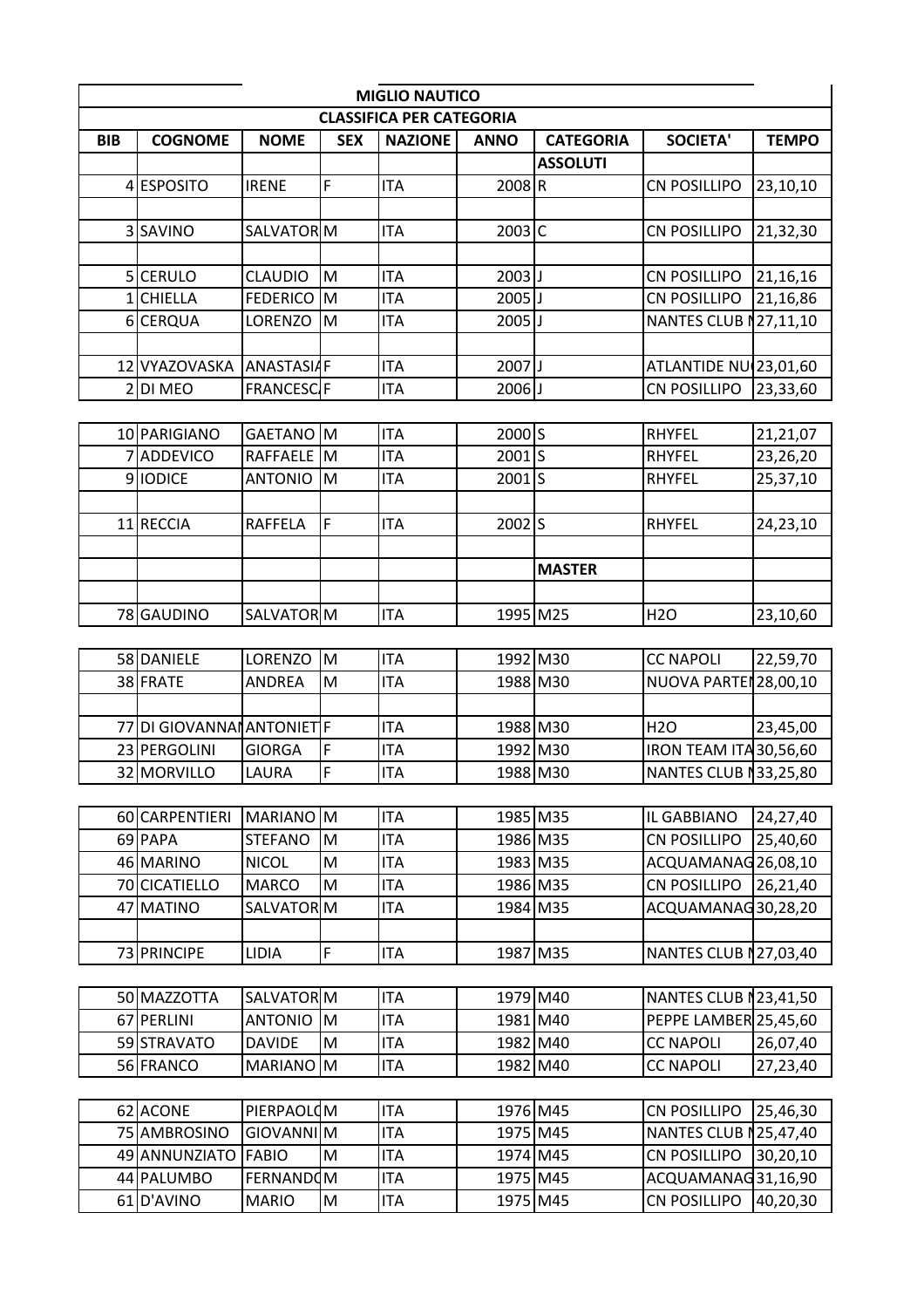| 41 DI MASSA  | GAETANO M         |   | <b>ITA</b> | 1977 M45 | ACQUAMANAGRIT         |  |
|--------------|-------------------|---|------------|----------|-----------------------|--|
|              |                   |   |            |          |                       |  |
| 39 COZZOLINO | <b>ANDREA</b>     | M | <b>ITA</b> | 1970 M50 | NUOVA PARTEN25,42,20  |  |
| 30 CERQUA    | <b>CIRO</b>       | M | <b>ITA</b> | 1969 M50 | NANTES CLUB N26,13,50 |  |
| 36 CAPOCCI   | <b>MARCELLOM</b>  |   | <b>ITA</b> | 1968 M50 | NUOVA PARTEN26,24,60  |  |
|              |                   |   |            |          |                       |  |
| 37 PESSETTI  | ROBERTA <b>IF</b> |   | <b>ITA</b> | 1971 M50 | NUOVA PARTEN30,35,10  |  |
| 63 ASTUTO    | <b>MARIA</b>      |   | <b>ITA</b> | 1969 M50 | PEPPE LAMBER 33,50,60 |  |

| 64 DE PALMA              | <b>PAOLO</b>      | IМ | <b>ITA</b>  | 1966 M55 | PEPPE LAMBER 25,48,50       |          |
|--------------------------|-------------------|----|-------------|----------|-----------------------------|----------|
| 48 CANNADA BARGIUSEPPE M |                   |    | lita        | 1965 M55 | <b>CN POSILLIPO</b>         | 30,19,50 |
| 80 LA ROCCA              | <b>SALVATORM</b>  |    | <b>ITA</b>  | 1965 M55 | LA FONTE MER 32,52,10       |          |
| 53 DEVEZZI               | CLAUDIO M         |    | <b>IITA</b> | 1967 M55 | CENTRO SPORT 42,30,70       |          |
|                          |                   |    |             |          |                             |          |
| 51 PERRETTI              | <b>RENATA</b>     |    | lita        | 1966 M55 | <b>SWINRUN SOU 30,44,80</b> |          |
| 68 VALENTE               | <b>FEDERICA</b> F |    | <b>ITA</b>  | 1963 M55 | <b>CN POSILLIPO</b>         | 34,40,10 |
| 22 ARA                   | <b>BIANCA</b>     |    | <b>ITA</b>  | 1965 M55 | BELPOGGIO RA 41,00,40       |          |

| 79 D'ABUNDO | <b>IMICHELE</b>   | -IM | <b>ITA</b> | 1960 M60 | <b>PEPPE LAMBER 27,40,20</b>  |          |
|-------------|-------------------|-----|------------|----------|-------------------------------|----------|
| 55 MANGIA   | IGIULIO           | ΙM  | 'TA        | 1958 M60 | <b>ICC NAPOLI</b>             | 30,23,90 |
| 72 DI MAIO  | IANTONINOM        |     | 'TA        | 1960 M60 | <b>INANTES CLUB N32,16,60</b> |          |
| 54 PERES    | <b>SALVATORIM</b> |     | 'TA        | 1961 M60 | <b>ICS PORTICI</b>            | 32,39,60 |

| 71 ACOUAVIVA | AMEDEO      | ΙM | IITA       | 1953 M65 | ICN POSILLIPO                | 30.13.30  |
|--------------|-------------|----|------------|----------|------------------------------|-----------|
| 66 DI FOLCA  | ALDO        | ΙM | IITA       | 1955 M65 | <b>PEPPE LAMBER135,27,20</b> |           |
| 76 SCUOTTO   | ISALVATORIM |    | <b>ITA</b> | 1956 M65 | ICS PORTICI                  | 141,50,30 |
| 20 MIJIC     | VOJA        | ΙM | <b>SRB</b> | 1953 M65 | <b>SERBIA</b>                | 146,50,00 |

| 45 AMATO  | LUIGI       | ΙM | 'TA | 2002 PROP | ACQUAMANAG31,12,60 |          |
|-----------|-------------|----|-----|-----------|--------------------|----------|
| 40 MAIONE | ISEBASTIANM |    | 'TA | 2003 PROP | <b>IAQASPORT</b>   | 33,39,20 |
|           |             |    |     |           |                    |          |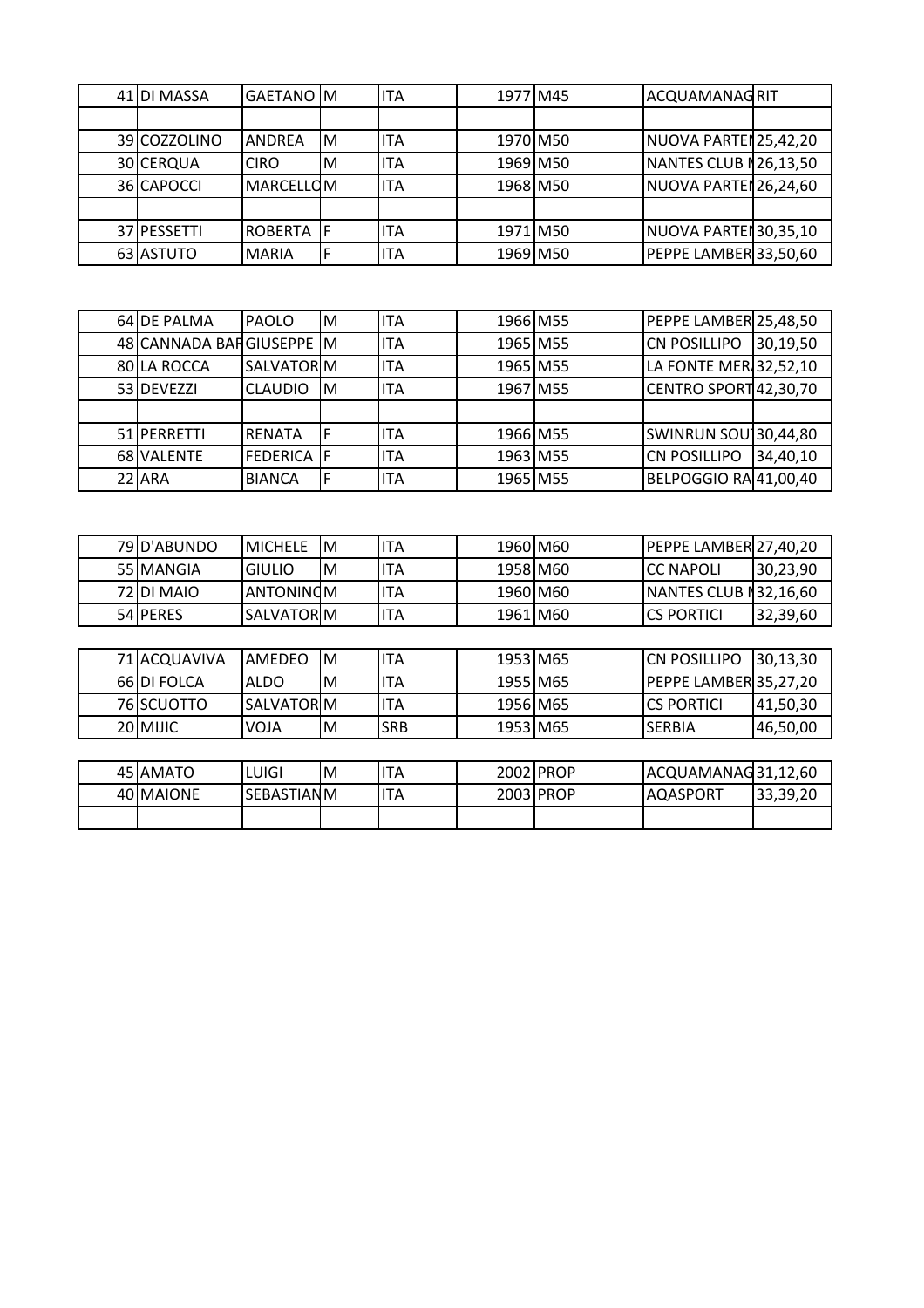| <b>PUNTI</b> | <b>SOCIETA'</b>         | <b>TOTALE PUNTI</b> |
|--------------|-------------------------|---------------------|
| 10           | CN POSILLIPO            | 74                  |
|              | <b>NANTES CLUB</b>      | 46                  |
| 10           | <b>ATLANTIDE NUOTO</b>  | 10                  |
|              | RHYFEL                  | 33                  |
| 10           | H <sub>20</sub>         | 20                  |
| 8            | <b>CC NAPOLI</b>        | 23                  |
| 5            | NUOVA PARTENOPE         | 28                  |
|              | <b>IRON TEAM ITALIA</b> | 8                   |
| 10           | IL GABBIANO             | 10                  |
| 8            | ACQUAMANAGEMENT         | 15                  |
|              | PEPPE LAMBERTI          | 44                  |
| 10           | AQUASPORT               | 8                   |
| 8            | <b>SWINRUN SOUTH</b>    | 10                  |
| 5            |                         |                     |

 

 

  $\frac{1}{8}$